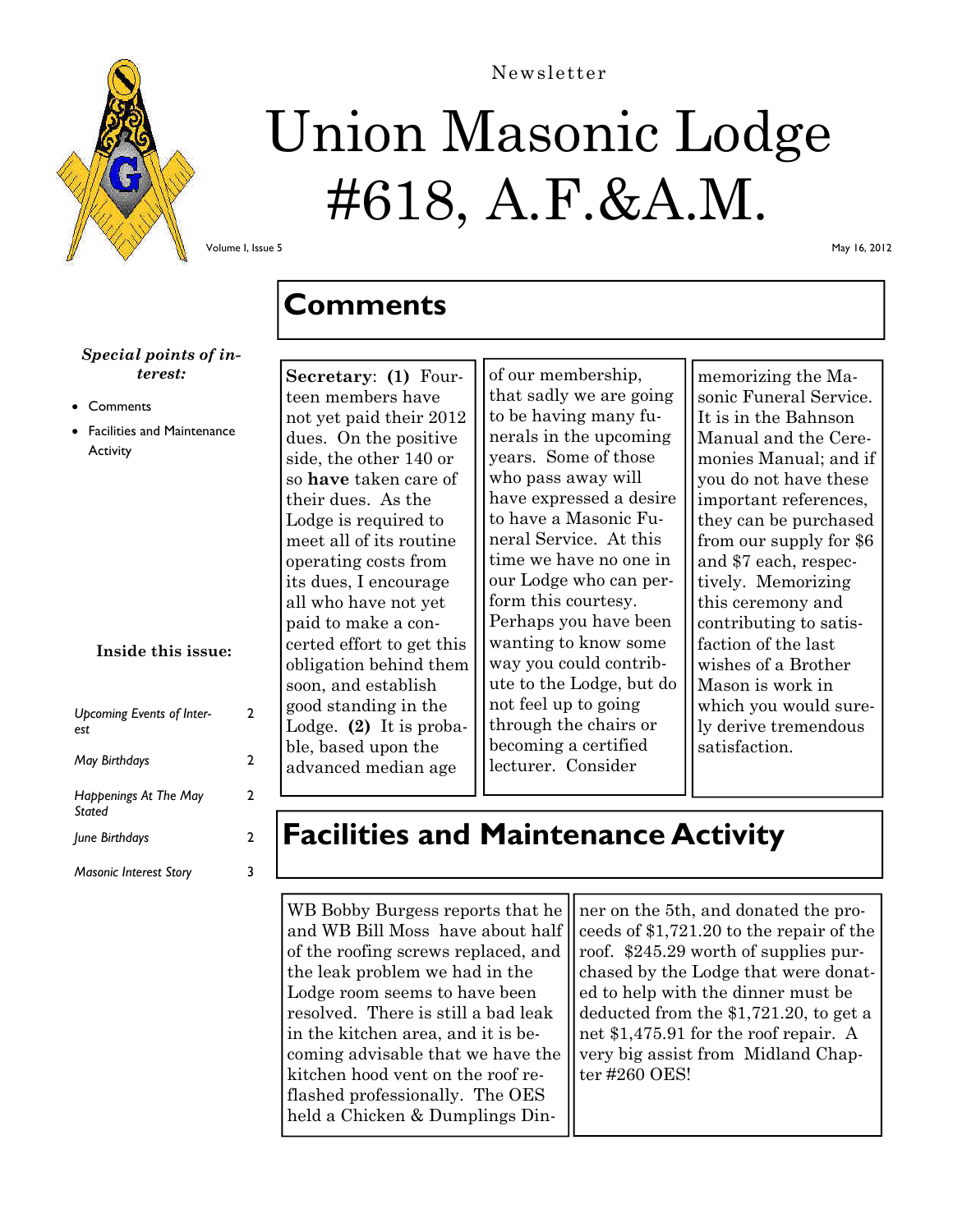### **Upcoming events of interest**

**May 29—FC Degree, 6:30 supper, 7:30 degree work** 

**May 20, 23, 27**—**Officer Practices** at 5pm, 7:30pm and 5pm, respectively.

**May 30**—**Grand Master's area visit,** hosted by Albemarle Lodge. 6:15 supper, 7:00 tyled lodge.

**June 11—Monthly stated communication**. Service

awards—Four 25-years; one 50-years(Cladwell Parmer Hatley)

**June 24—Knights of Solomon Lodge, Dave Harmon Memorial Charity Ride** 

## **May Birthdays (by age)**

**AGE / BIRTH DATE REPORT (sorted by current age)** 

**Age Birth Date Name** 

82 05/16/1930 JASON M. SALYER

76 05/27/1935 JAMES R. PINION

68 05/09/1944 OSCAR Y. HARWARD

64 05/24/1947 VICTOR J. GIANGRANT

64 05/04/1948 RICHARD D. TUCKER

### **Happenings at the May stated**

35 brothers in attendance, only 3 of whom were visitors.

The DDGL, WB Gary S. Yost was received on his official visit.

Announced the death of Bro. Tommy Little Beatty on May 5th.

Eating reservations are required to partake of the meal at the Grand Masters Area Meeting on the 30th, and we have 13 brothers who will be attending!

A committee was formed to organized this year's Charities Golf Tournament.

WB Bobby Burgess announced that he will be putting together a Ladies Night Banquet again this year.

Brother Tommy Nash expressed his intention to work on filling the void in our Lodge for someone to conduct our Masonic funeral services.

#### **June Birthdays**

**AGE / BIRTH DATE REPORT (sorted by current age) Age Birth Date Name** 

85 06/17/1926 CARL B. MOORE JR

79 06/17/1932 WILLIAM T. JOHNSON

66 06/06/1945 CLAUDE H. HELMS

63 06/23/1948 RICHARD F. THORNBURG

50 06/03/1961 ROBERT A. BURGESS JR

46 06/14/1965 JAMES W. BENNETT JR

45 06/24/1966 THOMAS B. HILL

64 05/06/1948 DAVID F. BARBEE

62 05/14/1950 RONNIE L. SNEED

59 05/31/1952 JON R. STEWART

57 05/14/1955 CURTIS A. BELK

57 05/31/1954 AMBROSE A. PURSER

37 05/10/1975 CHRISTOPHER R. WILEY

62 05/05/1950 MITCHELL A. ELLIOTT

25 06/30/1986 EDWARD C. DAVIS IV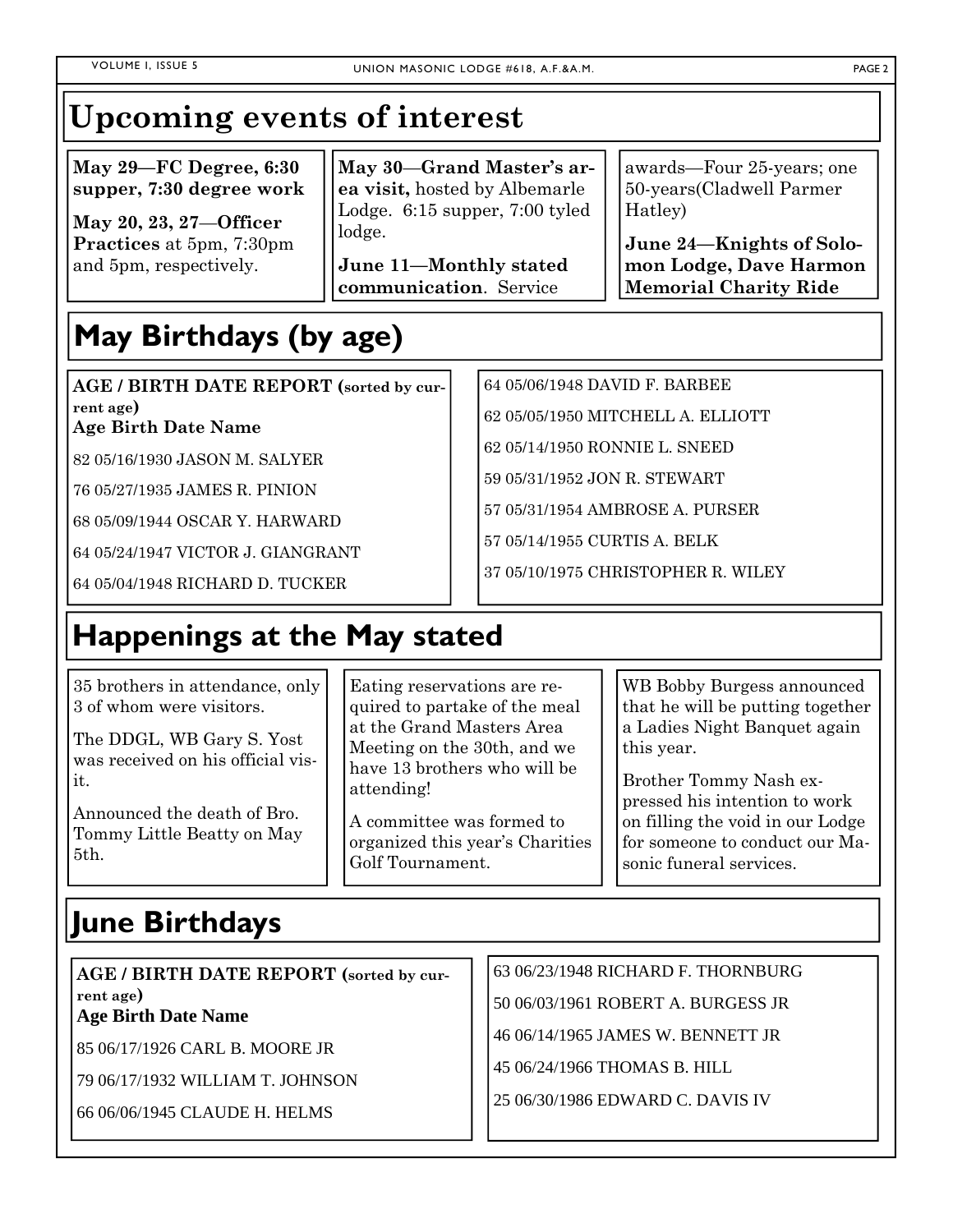#### **Masonic Interest Story**

Fraternal Review of the Southern California Research Lodge, F&AM

[{This begins with a comment by Brother Ralph A. Herbold, Secretary, SCRL} "About 20 years ago the Southern California Research Lodge F&AM published this article which means that it should be issued once more as it is a wonderful story. At that time it was republished so many times in other Masonic publications that I told Duke it must have reached over a million readers. We found that Duke was just as nice a guy as this story portrays. Duke passed away in 1992."]

TAKE MY HAND BROTHER, BE NOT AFRAID, YOU ARE NOT ALONE. By Robert F. "Duke" Robbins - Member - Southern California Research Lodge

May, 1961, U. S. Interstate inbound.

Pushing my 18-wheeler at 65 MPH (then the legal speed) about fifteen miles from Los Angeles, I was all smiles. After six long months I was returning home from a distant location in Mobile, Alabama. The thought of being home with my wife and two sons had me tingling with joy. Then I saw him. He was old and looked half scared to death. He was standing alongside his automobile giving the "Grand Hailing Sign" over and over. Son of a gun, I was past him before I could pull over safely. I scanned my rear view mirrors hoping desperately to see someone come to the old man's assistance. Nothing. I felt myself wondering where all the members of the Craft were today. I glanced back once more. He was still valiantly and hopelessly seeking help. I sought out the next crossover and headed back; .As I passed him I blew my air horn and waved an assuring hand. The old man seemed to collapse against the car. After making my turnaround I pulled up behind the stopped car and turned on my flashers. I didn't really know what to expect - someone dead or gravely ill maybe. The old man fell into my arms sobbing. Arm in arm we walked back to his car. Other than luggage, it was empty. The long and short of it was simple. He had lost his wife several months ago and his daughter had persuaded him to come to Long Beach to share their home. But you must picture this. In his seventy five plus years he had resided in a very small Kansas town and had never been four hundred miles from home. Now lost, scared out of his wits, on an eight lane freeway with cars passing on all sides, he was near hysteria. As we stood there face to face I couldn't keep from laughing. His white linen shirt revealed a roll of money above his sleeve garter, where his bicep should have been. "What's this, Pops?" I said as I touched the spot where the money was. "You a travelin' man ain'tcha?" His face searched mine. "Mount Olive #506, right here in Los Angeles, Hiram." Our hands met His eyes twinkled with relief as he spurted out his Lodge back in Kansas. He dug out the roll of bills. "Here, Hiram, take it - please. Hold it for me 'till get to Sister's so's I won't lose it" I gripped him squarely by the shoulders. "Look, Pop, I want you to…" That's all he let me get out, when "Oh, please, Hiram, Oh Dear God ... I can't drive on that thing," his thumb indicating the freeway. "Oh! Please don't leave me here." "OK, OK, brother." I looked at the "No Riders" sign on my truck and shrugged my shoulders.

(continued on last page)